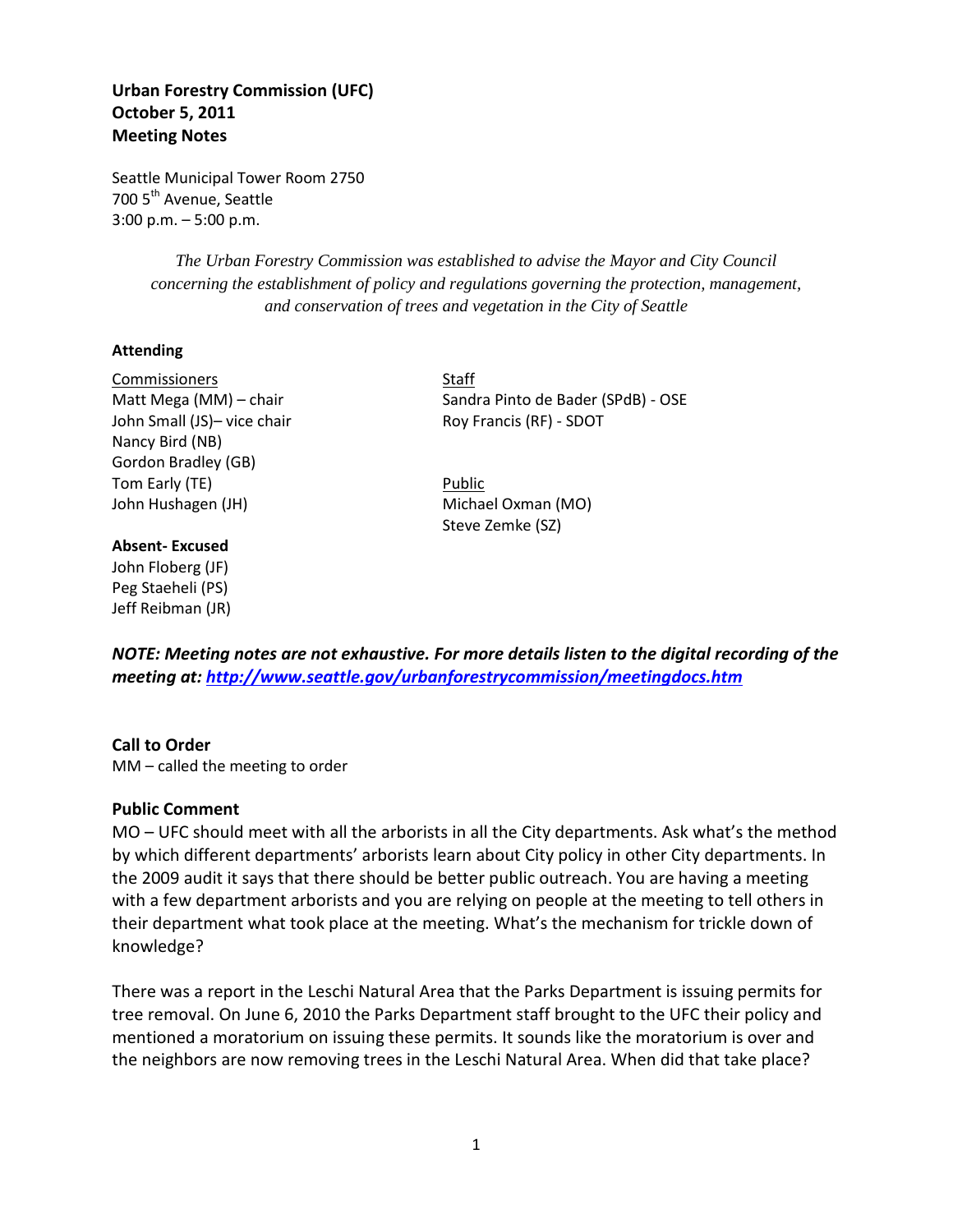The main thing you need to find out from the IDT is how to implement the permit system since staff in DPD doesn't think a permit system could be implemented.

SZ – Two issues, one is the handout you are looking at. Under the section that says more information, add how people can request to be added to the email for meetings so people know they can get information on an ongoing basis.

At the top of the document you mention trees and vegetation, in other areas of the document you leave out vegetation. It would be good to be consistent. Add something like "and plants where appropriate." So people don't think it's just the trees we are talking about. The definition for infrastructure is still kind of vague. On where did the 30% come from. It's hard to read, too much information. If people can't read through it and get stock they'll stop reading. You can always put more information on the website.

The Street Tree Ordinance proposal. I will provide more detailed comment later. The reference to replacing any tree removed from City property with two trees, I think it's important to get into the concept of tree equivalency. If you remove a Douglas fir and replace it with two small cherries you'll never recover the canopy. I don't see any reference about street trees being part of the overall canopy cover goal for the city. Would be important to mention the Urban Forest Management Plan.

Canopy definition – talks more about buildings not tree canopy. SZ talked about new text not being underlined (page 10). On page 11 talks about using climbing spurs… it think this should say 'by an authorized person.' There is no reference about how the whole thing fits in on the overall canopy cover goal.

I mail the Mayor and City Council Portland's tree ordinance. I heard back from Conlin saying that he would review with interest. The Mayor promised to give one hour to tree advocates before this new proposal moves forward. The UFC should be able to meet with the Mayor to discuss the proposal.

# **Approve September 7 and September 14 meeting notes**

**ACTION**: **A motion was made to approve the September 7 meeting notes as written. The motion was seconded and carried.**

**ACTION**: **A motion was made to approve the September 14 meeting notes as amended. The motion was seconded and carried.** 

### **Ecosystems Metrics position paper – discussion continues**

MM – John S has been leading this effort. JS, TE, and I met the other day. I summarized a little bit. We don't have a lot written on this right now. We can quickly to looking at the i-tree model (used to be UFORE). I-tree is very strong in air pollution metrics and carbon/climate is also alright.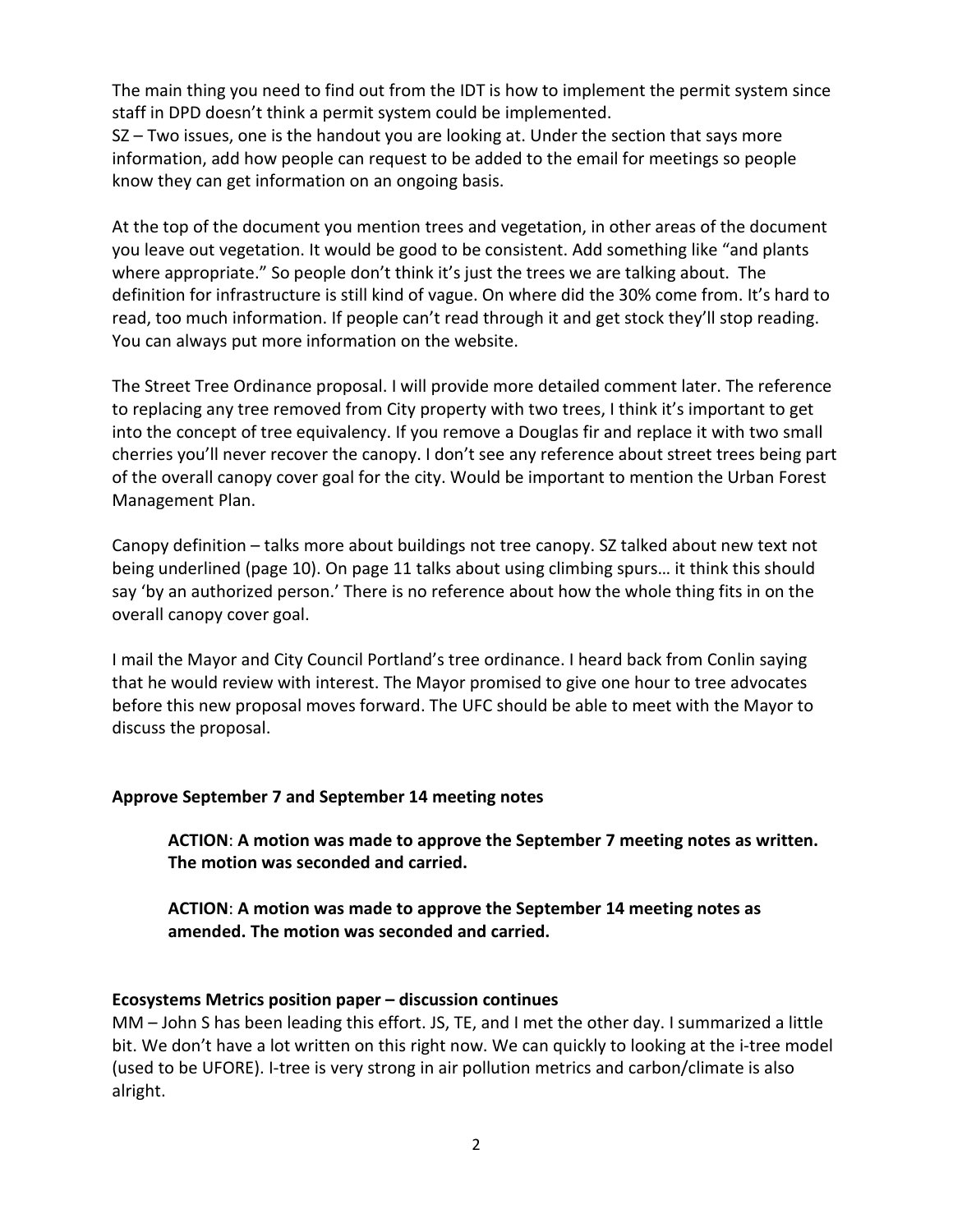We don't use so much air conditioning so it's not a big deal in term of energy savings? We also had good discussions about doing the habitat component too.

TE – i-tree identifies some elements of the habitat value but it's rudimentary MM – For me, the metrics are set, the i-tree is the study. But, as the UFC why are we doing the ecosystem metrics paper? Is it to promote the ordinance, is it for public information? To get to a definitive monetary impact? Should be come up with messaging but don't want to re-invent the wheel. JS want to use some of this metrics as cost benefit analysis. How are departments spending money and is it going to the right place based on this study. Also talk about the lack of funding… we can get into some budget decisions.

TE – re-allocation of funding and identifying overlapping and contradicting uses of funds.

GB – having to do with the implementation of the UFMP. What keeps on coming up is the 30% canopy cover goal. Some of these things you may have a hard time attributing to the vegetation but we have a bunch of metrics coming out of the i-tree which will add a lot to the 30% in terms of benefits.

MM – we can have two scenarios if you increase or decrease canopy cover. See what happens in different scenarios.

GB – are the i-tree folks planning to monitor in the future

SPdB – Lisa Ciecko is the PM (from Cascade Land Conservancy). We can ask her about that.

MM – does the i-tree ECO do stormwater?

JS – no, that's done by the HYDRO module which is in Beta. What ECO does is carbon storage and sequestration, pollution removal, density by land use, species diversity, susceptibility to pests, energy effects. City is ramping up its spending on stormwater management. Put a dollar value to the services being provided and services that could be provided by getting to 30% canopy cover. Wanting to manage stormwater separately from sewage so they don't have to treat it the same way.

---- Conversation around stormwater and sewer discharges----

MM – position papers have been to inform the ordinance. This one is broader.

TE – what metrics can we get from i-tree?

JS – where is this paper doing is to quantify in dollars some of these services provided by the UF and where it makes sense, ask City staff to look at what we are investing in trees and what we are getting back. What if we invested in trees instead of the infrastructure we are investing in now (are more pipes in the ground more cost effective? Or is putting more trees in the ground more cost effective?). What is the study pumping out that is more useful

MM – can we have an intermediate step list the kind of metrics that we would expect to get out of the itree study and have a conversation with the folks that are doing it? We might want to do a big of research after. It would be beneficial to have a group brain storm. We could have that as a preparatory paper that we can send off? We need to talk to the PM and a tech person to talk about this.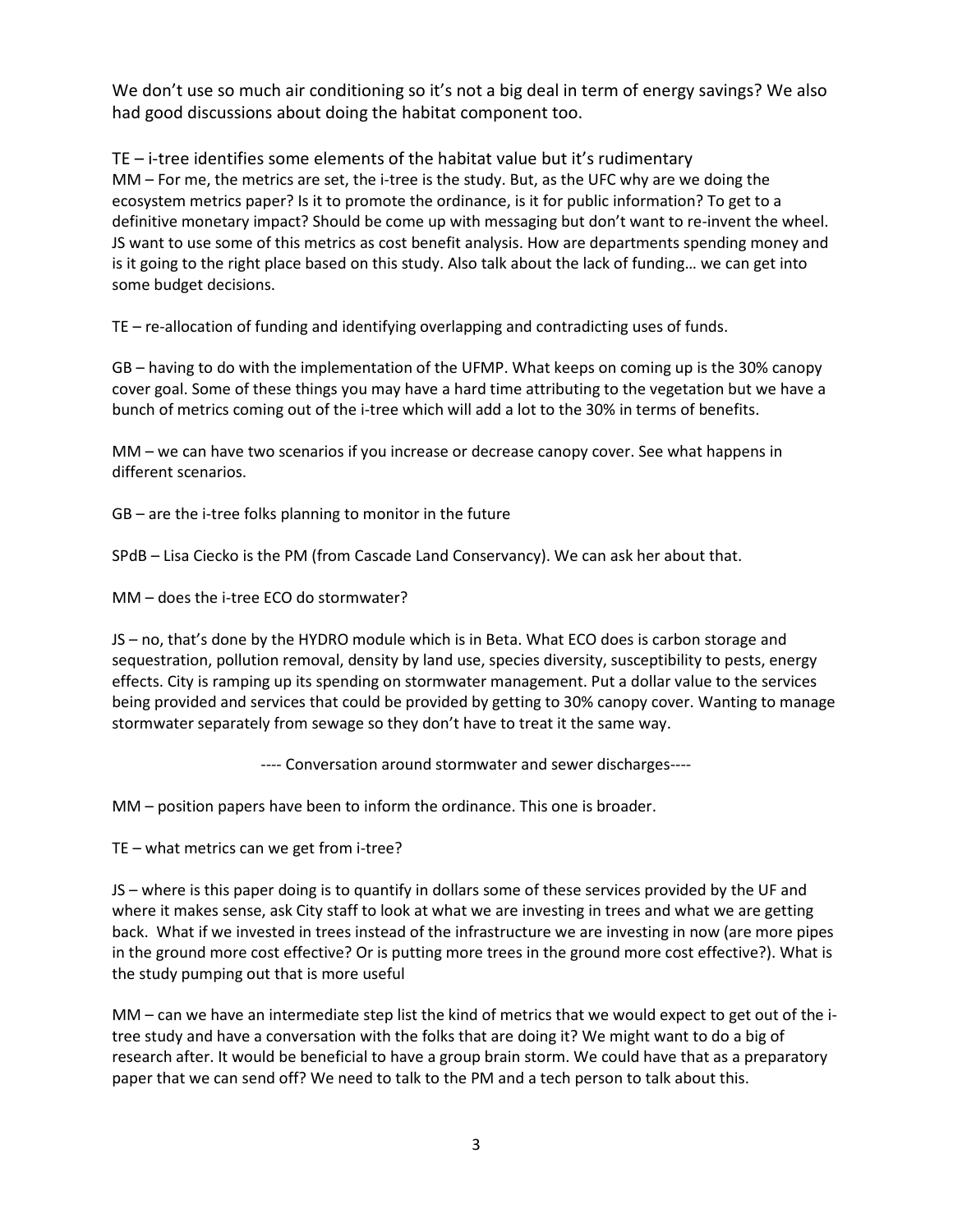JS – The City tends to work in silos. SPU focuses on stormwater, some other departments are interested in carbon sequestration. Bring awareness to the public about this. Building the business case for trees. To do that we need to outline specifically what metrics we want the City to quantify.

JH – there are some people in SPU whose sole job is to communicate what they are doing to the public.

TE – it could be interesting to highlight efficiencies that could be gained between departments. That doest back to the IDT.

MM – it's a bit confusing where we want to go with this paper. We need to come up with the outline. The critical piece is to figure out where dollars should be going and build efficiencies among departments. Then getting an educational piece to the public.

JS – This paper was something Godden asked DPD for some accounting on what the value of the permit system would be. DPD presented the cost of the permit system. This is a counterargument to DPD and would talk about the financial benefits of trees.

MM – in Seattle we need to use i-tree HYDRO. But air pollution is also pertinent for Seattle. Should the work group meet again or should we wait until we meet with the i-tree people?

JS – yes, let's wait until we meet with them.

### **Finalize UFC messaging document - vote**

MM – the FAQ is the new piece added

SPdB – based on prior conversations I just added as much as I could fit in one page for Commissioners to react to it and add or remove as they see appropriate.

MM – Do you guys want to take the FAQ piece? I think vegetation is okay. Do we add understory and plants but might confuse the public sometimes.

TE – I would say 'and plants'

SPdB – Are we considering bushes that are not related to trees?

TE – if we are talking about stormwater yes. It depends on the use. Ultimately I see this as a push towards an urban infrastructure element and for that reason I would include all plants.

MM – why don't we do a hierarchy with a few definitions a, b, and c. So that we are not choosing a single definition of urban forest. FAQ doesn't mean you have all the answers.

TE – As people read this people will realize that there are some areas that are not part of the urban forest in all its glory but it does help.

GB – in some conversations in the past we talk about the urban forest and sometimes we mainly talk about the trees. Talking about urban ecosystem – it's a combination of all things that provide the benefits. Make sure to capture all the plant life in the region including ground cover, shrubs, trees, etc. just like the Green Factor includes different things.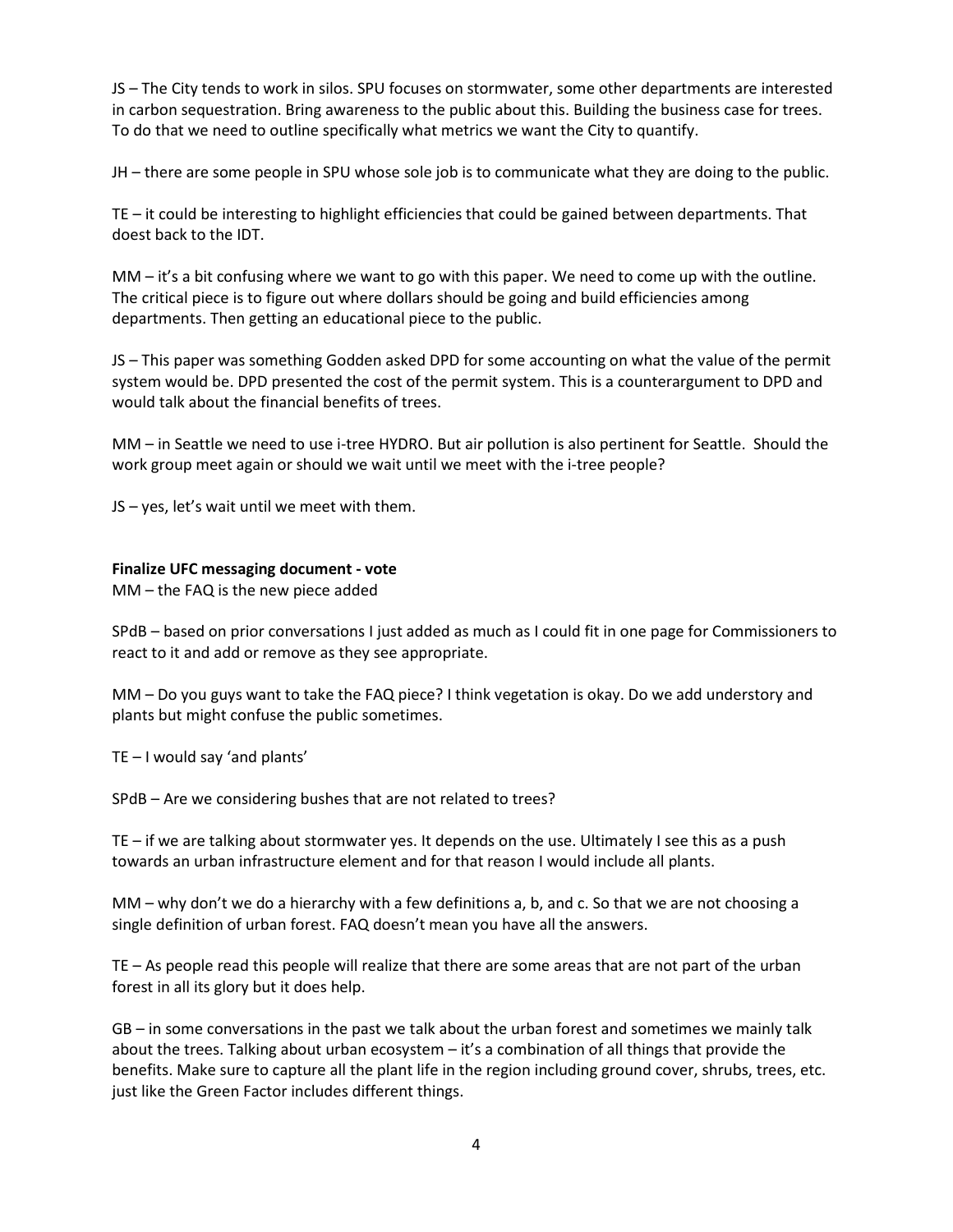MM – Gordon you are making the argument to include vegetation inside of the UF definition. I like that we are starting to move toward more of an urban ecosystem. We can advance education and information at the same time. I'll take a stab at making these corrections.

GB – what's the forest what does it provide and how is it managed. Starting with infrastructure, I wonder where that came from.

MM – we can state the goal what the UFMP is first. We might want to put an example and some numbers of the tree benefit calculator.

SPdB – the idea of dividing the document in three sections was to mimic the structure of the UFMP but it doesn't have to be that way.

MM – threats is pretty long. Maybe break the threats into headers to clarify things a little bit.

TE – the biggest threat is lack of appreciation. Give information on the full spectrum of what a tree provides. This if for a media question or private citizen?

MM – yes it's an initial basic piece we can hand out. I'll try to break it out into bullets. Would development threats be under management or resource.

TE – I would see it more as a management…

MM – we'll do the management piece first so people can see the bigger picture. Put the UFMP out there and mention the 30% goal. Maybe mention the IDT as the group that is working on this?

SPdB – the UFMP is the document that manages the urban forest and it's implemented by the IDT.

GB – do you think that people will want to know where the 30% came from?

MM – I would like to get it out. There are a lot of entities involved and it can be confusing.

TE – Instead of explaining where the goal came from people might be more interested in where we are now. Talk about the 23% current canopy cover.

MM – good opportunity to put something in there about the Green Seattle Partnership.

GB – instead of threats we can talk about challenges.

TE – finding more information as well as getting involved.

#### **SDOT Street Tree Ordinance**

RF – UF manager in SDOT

JH – before you get into this, can we have an update on the Seafair parade?

RF – SDOT pruned and tied trees back for the last time in 2011. There is a meeting being planned in the next few weeks to talk about next steps. I'm not sure exactly what the outcome of that will be. Perhaps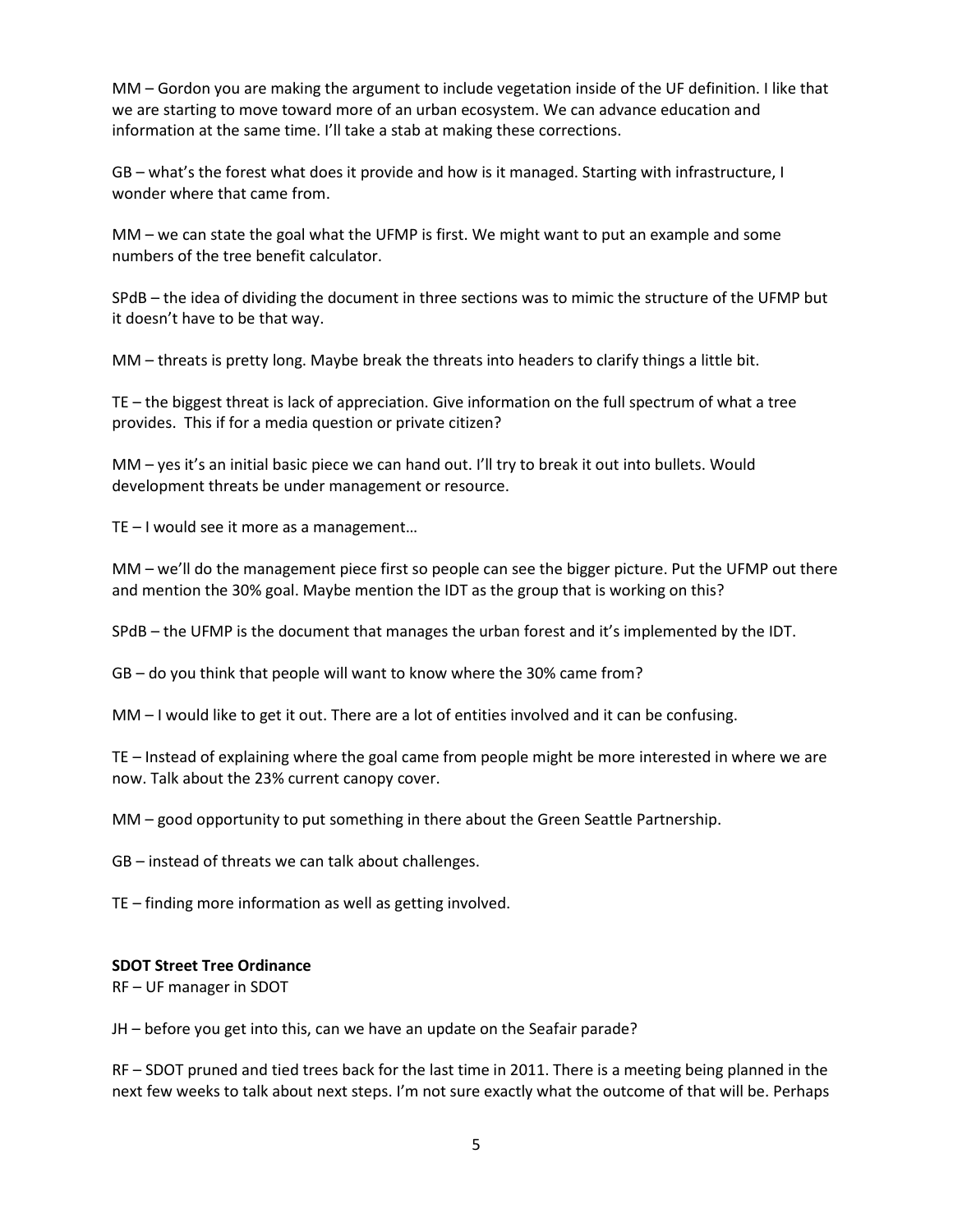they will look for another route, I don't know. We'll know more as we get into discussions with the Seafair officials.

NB – how did the trees fared that were tied back?

RF – yes, they are okay but this is not sustainable.

JH – so the City will speak with one voice and say that's it. No more.

RF – ultimately the Mayor will decide.

GB – other streets accommodate traffic and prune trees. This also compromises the integrity of the urban forest.

RF – that's not really a result of pruning but 'bus pruning'

 $NB - 50<sup>th</sup>$  street is a good example of that.

RF – Code requires 14" over roadway and 8" over the sidewalk. If we did that then buses and trucks would be accommodated. But we are not getting to all trees with enough frequency to avoid that issue.

RF – Thank you for allowing me to come and brief the UFC on the proposed Street Tree ordinance. Drafting in the works for close to 12 years. Mayor was briefed last week on the draft and he said he is looking forward to receiving feedback from the UFC and the public. We'll have public meetings for the next several months. I'd like to talk briefly about the problems we encounter on the field and the shortcomings currently in the code.

Almost 100,000 of the approximately 140,000 street trees are privately owned. Individuals and companies prune or remove trees without a permit and lack skilled personnel. Those landscape maintenance companies mainly mow lawns but they are asked to prune trees by property owners and they might not know how to do it properly. Penalties in the current ordinance are very weak and minor compared to the resource being damaged. Many home owners are not aware of their maintenance responsibilities and are decades removed from the time when the tree was planted. The current ordinance is inadequate in regulating activities. The Street Use ordinance (which regulated activities in the ROW from street improvements to work on sidewalks) is an 80-90 page document and the section on trees is tiny. This new ordinance fills in the existing gaps. This is a summary page that shows the elements of the new ordinance in comparison with the existing ordinance: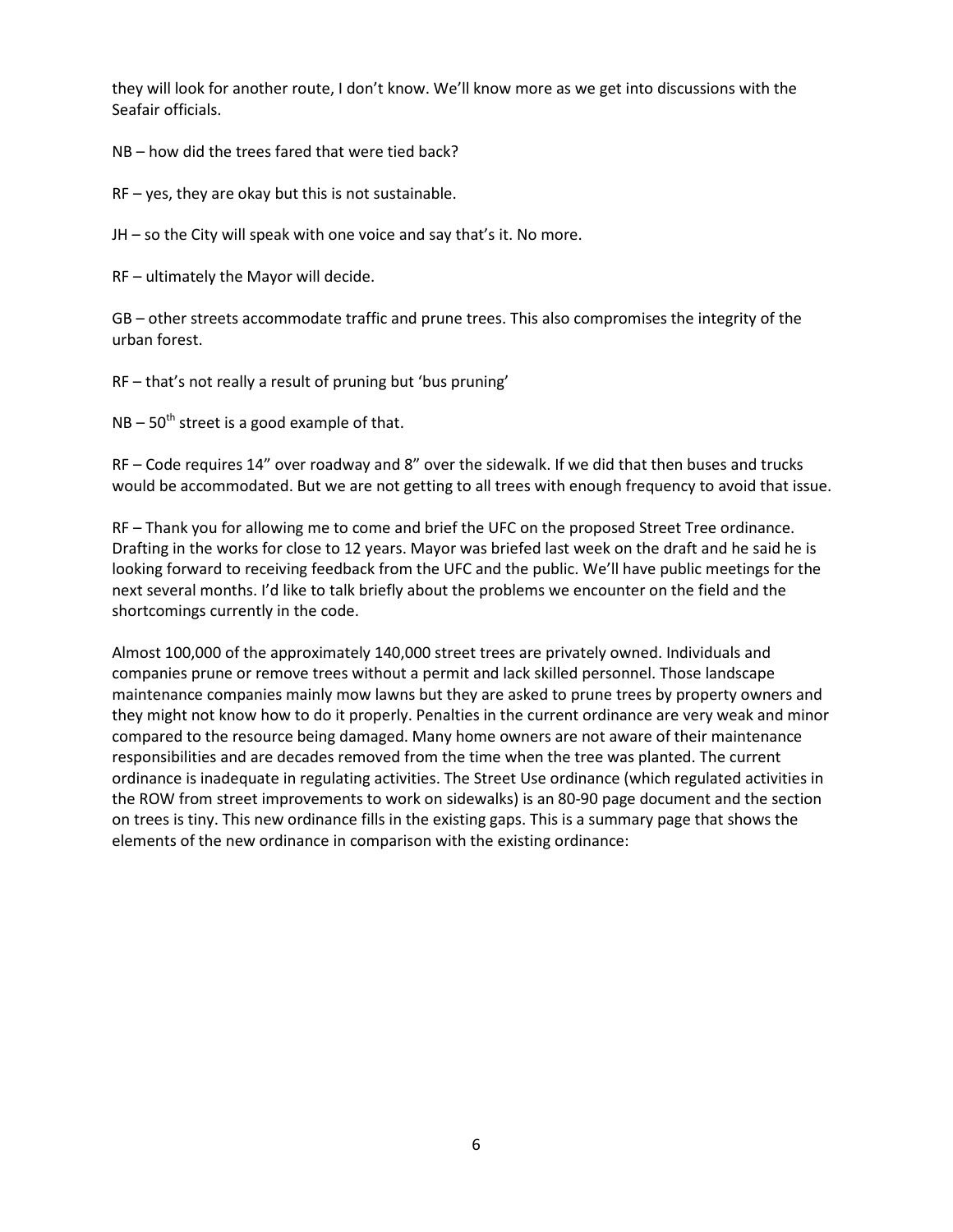| .Title                                  | <b>Current Ordinance</b>                                                                                                                                                                                   | <b>Proposed Ordinance</b>                                                                                                                                                                                                                                                                                                                                          |
|-----------------------------------------|------------------------------------------------------------------------------------------------------------------------------------------------------------------------------------------------------------|--------------------------------------------------------------------------------------------------------------------------------------------------------------------------------------------------------------------------------------------------------------------------------------------------------------------------------------------------------------------|
| <b>Tree Protection</b>                  | <b>Scope of Authorization</b><br>requires persons,<br>utilities, &<br>construction<br>companies working in<br>the ROW to preserve<br>trees but provides too<br>little detail on how to<br>accomplish this. | 1. Makes it illegal to damage or destroy a<br>street tree.<br>2. Provides an expanded set of definitions<br>3. Prohibits topping, spurring, and attaching<br>signs or other objects.<br>4. Prohibits placement or storage of<br>construction materials adjacent to trees                                                                                           |
| Permitting                              | Requires permits to<br>plant, prune or remove<br>street trees. No<br>requirement to replace<br>trees                                                                                                       | 1. Describes process & procedures for<br>applying for a permit<br>2. Defines the criteria by which a planting,<br>pruning or removal permit may be<br>granted or denied.<br>3. Creates the authority for SDOT to require<br>a replacement tree when a removal<br>permit is granted                                                                                 |
| Tree<br>Maintenance<br>Responsibilities | Does not spell out who<br>is responsible for<br>maintenance of street<br>trees                                                                                                                             | 1. Defines criteria for determining SDOT &<br>property owners responsibilities for tree<br>maintenance<br>2. Gives city authority to perform<br>emergency work on all ROW trees<br>3. Defines criteria by which a tree may be<br>declared a public nuisance<br>4. Reaffirms SDOT authority to order<br>property owners to perform maintenance<br>for public safety |
| <b>Arborist</b><br>Certification        | Does not require any<br>specific qualifications<br>for companies<br>performing work on<br><b>ROW trees or</b><br>standards for work<br>performed by them                                                   | 1. Requires companies performing work on<br>ROW trees to be supervised by an ISA<br>certified arborist<br>2. Establishes insurance requirements for<br>tree care firms<br>3. Permits a property owner to perform<br>work on abutting trees as long as the<br>work meets industry standards                                                                         |
| <b>Penalties and</b><br><b>Fines</b>    | No penalties are<br>specified for illegal<br>tree work that<br>damages or destroys<br>non-SDOT owned ROW<br>trees                                                                                          | 1. Establishes penalties for damaging or<br>destroying non-SDOT owned trees, which<br>may include the appraised value of the<br>tree                                                                                                                                                                                                                               |

JH – of the 140,000 street trees how many are under power lines?

RF – I can get that information for you

NB – asking for a permit for removal/pruning of trees in the ROW is close to doing the same for private trees. The UFC could get behind that. Is there a component for a budget for enforcement?

RF – All legislation has a fiscal note attached. Unlikely to be something attached in terms of funding unless determined by the Mayor or Council.